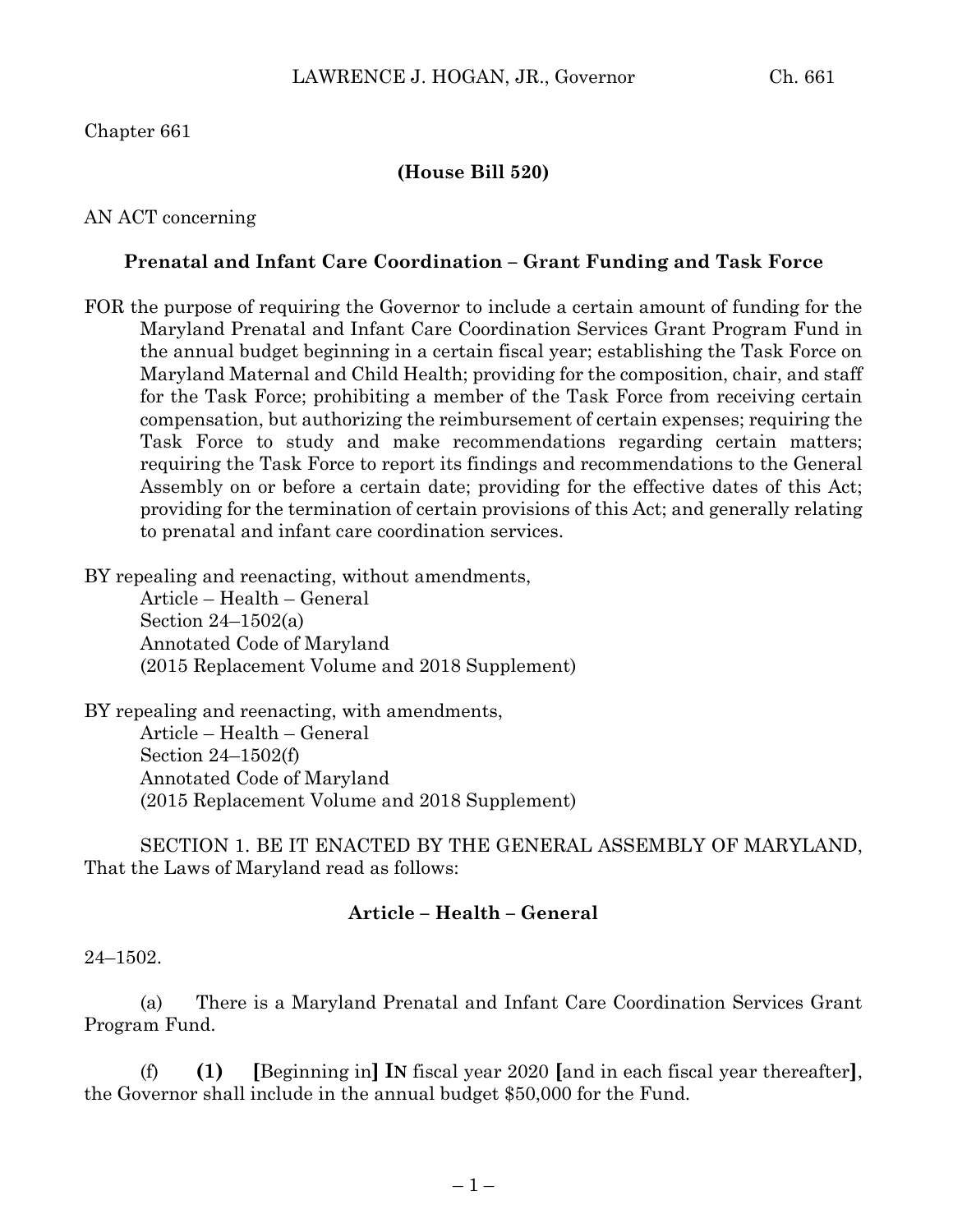# **(2) FOR FISCAL YEAR 2021 AND EACH FISCAL YEAR THEREAFTER, THE GOVERNOR SHALL INCLUDE IN THE ANNUAL BUDGET \$5,000,000 \$100,000 FOR THE FUND.**

SECTION 2. AND BE IT FURTHER ENACTED, That:

- (a) There is a Task Force on Maryland Maternal and Child Health.
- (b) The Task Force consists of the following members:

(1) one representative of the Maryland Department of Health, designated by the Secretary of Health;

(2) one representative of the Maryland Department of Human Services, designated by the Secretary of Human Services;

(3) one representative of the Maryland Medical Assistance Program, designated by the Secretary of Health;

(4) one representative of the Health Services Cost Review Commission, designated by the Executive Director of the Commission; and

(5) the following members, appointed by the Secretary of Health:

(i) one representative of Johns Hopkins Children's Center;

(ii) one representative from a community–based organization focused on maternal and infant care support and currently partnered with Johns Hopkins Children's Center;

(iii) one representative of University of Maryland Children's Hospital;

(iv) one representative from a community–based organization focused on maternal and infant care support and currently partnered with University of Maryland Children's Hospital; and

(v) three representatives of participants who qualify, are receiving or have received care coordination from targeted programs within the current care coordination system;

(vi) one representative of the Maryland Affiliate of the American College of Nurse Midwives;

(vii) one representative of the Maryland Chapter of the American Academy of Pediatrics;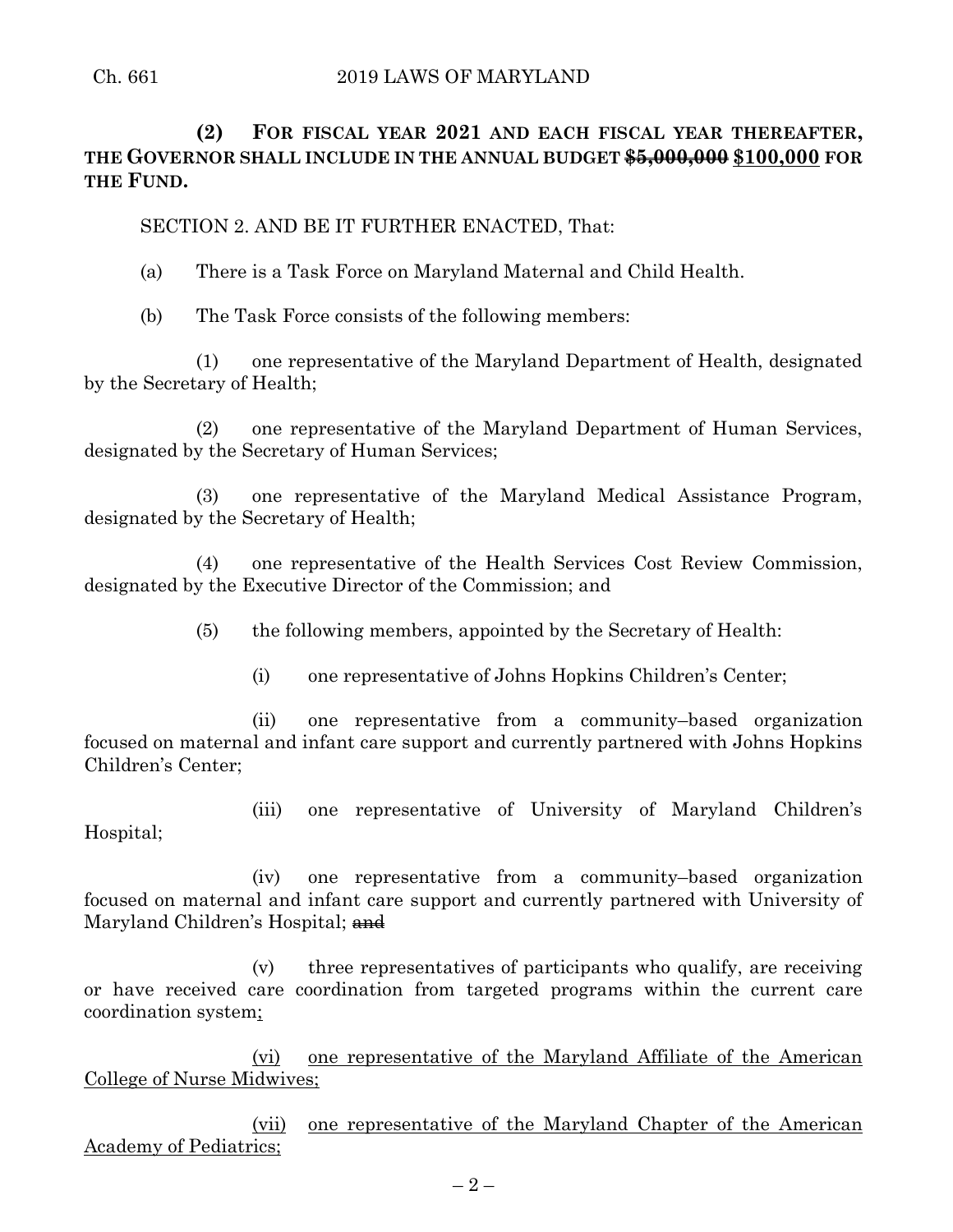(viii) one representative of the Maryland Association for the Treatment of Opioid Dependence; and

(ix) one physician specializing in neonatology, maternal fetal medicine, or pediatric cardiology from a hospital other than the Johns Hopkins Children's Center or the University of Maryland Children's Hospital*;*

*(x) one representative of the Maryland Patient Safety Center; and*

*(xi) one representative of the Maryland Section of the American College of Obstetricians and Gynecologists*.

(c) The Secretary of Health shall designate the chair of the Task Force.

(d) The Maryland Department of Health, Maryland Department of Human Services, and the Health Services Cost Review Commission jointly shall provide staff for the Task Force.

- (e) A member of the Task Force:
	- (1) may not receive compensation as a member of the Task Force; but

(2) is entitled to reimbursement for expenses under the Standard State Travel Regulations, as provided in the State budget.

(f) The Task Force shall study and make recommendations on:

(1) how the policies of the Health Services Cost Review Commission Maryland Department of Health can be used to incentivize early intervention and prevention of key adverse health outcomes, such as asthma, adverse birth outcomes, sickle cell crisis, and mental health crises; and

- (2) how State policies and payment mechanisms can:
	- (i) support community–based and school–based models of care;

 $(i)$  use the global budgets revenue system encourage partnerships under the all–payer model to improve child care;

(iii) assist in collaborations with public health care; and

(iv) use the Core Set of Children's Health Care Quality Measures for Medicaid to monitor improvements; and